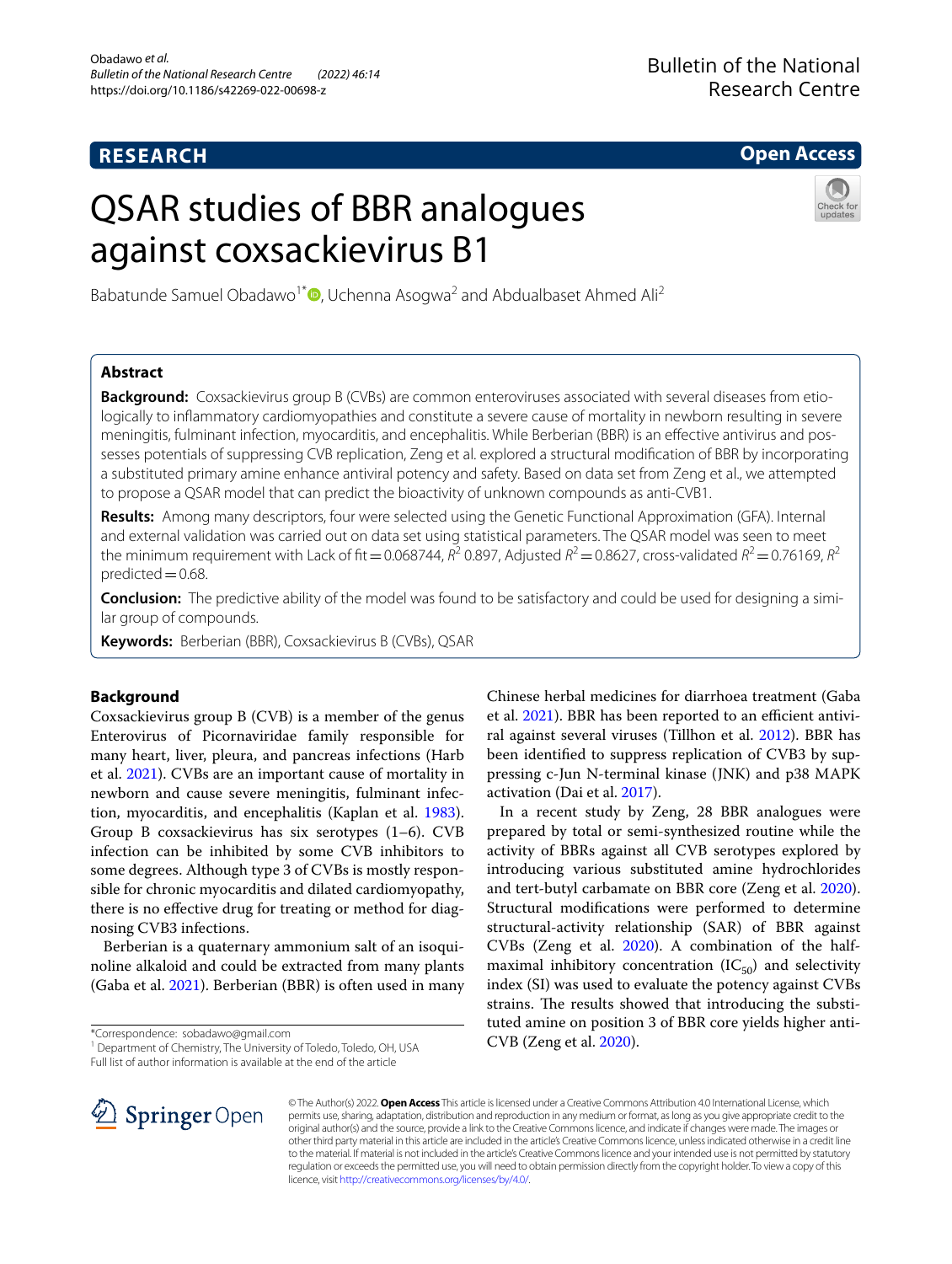QSAR modelling introduced by Corwin Hansch is popularly used in chemistry, toxicology, and pharmaceutical chemistry (Cherkasov et al. [2014\)](#page-7-6). Based on the data set from Zeng et al. (Zeng et al. [2020](#page-7-5)), we proposed a QSAR model to predict the bioactivity of unknown compounds using Genetic Function Approximation Multi-Linear Regression (GFA-MLR) Technique.

#### **Methods**

The structural modification carried out by Zeng et al. suggests that compounds with potent anti-coxsackievirus properties could be synthesized via Ligand-based drug design (LBDD). The overall objective of current study is to propose a QSAR model that can predict the bioactivity of BBR analogues against Coxsackie virus B1. The outline followed in developing QSAR model starts with selecting appropriate descriptors for the given structures of BBR analogues, building models to predict activity and validating proposed model (Fig. [1\)](#page-1-0).

Twenty-eight BBR analogues were prepared by introducing each amine hydrochlorides and tertbutyl carbamate on four positions (2, 3, 9 or 10) on the BBR cores (Table [1](#page-2-0)) to improve the bioavailability (Zeng et al. [2020](#page-7-5)). Out of the 28 compounds prepared, 24 compounds were randomly selected (which excludes four compounds: 4, 19, 26 and 27) and used for QSAR study. Bioactivities of selected compounds were obtained by taking a negative logarithm of the  $IC_{50}$  (Table [1\)](#page-2-0). The structures of the selected 24 BBR analogues in Table [1](#page-2-0) were drawn with ChemDraw 20.0 (Ikwu et al. [2020\)](#page-7-7). Sparta v14 was employed to optimize BBR structures via Density Functional Theory (DFT), while Becke Three Lee Yang Parr (B3LYP) correlation and 6-31G\* basis set were adopted (Scalmani and Frisch [2010](#page-7-8); Lee et al. [1988](#page-7-9)). Optimized structures were processed through PaDel descriptor software to generate the 1D, 2D and 3D molecular descriptors.

Optimized molecular descriptors were pre-treated using Drug Theoretical and Cheminformatics Laboratory (DTC Lab) to decrease collinearity and data redundance (Oyeneyin et al. [2021\)](#page-7-10). Kennard and Stone's algorithm (Kennard and Stone [1969\)](#page-7-11) was used to split the data set into 30% and 70% test and training set, respectively. Training data set was then subjected to Genetic Function Approximation (GFA) through Material Studio 2017 software to generate and internally validate four models. Multi-Linear Regression (MLR) was used to predict relationship between the bioactivity of the compounds (dependent variable) and their molecular descriptors (independent variable).

Built QSAR model was statistically analysed to validate its stability, reproducibility, reliability, and robustness. External validation of proposed model with test data set utilized equations provided in Ikwu et al. [2020.](#page-7-7) QSAR model predictive ability was then examined through variety of statistical approaches.

<span id="page-1-0"></span>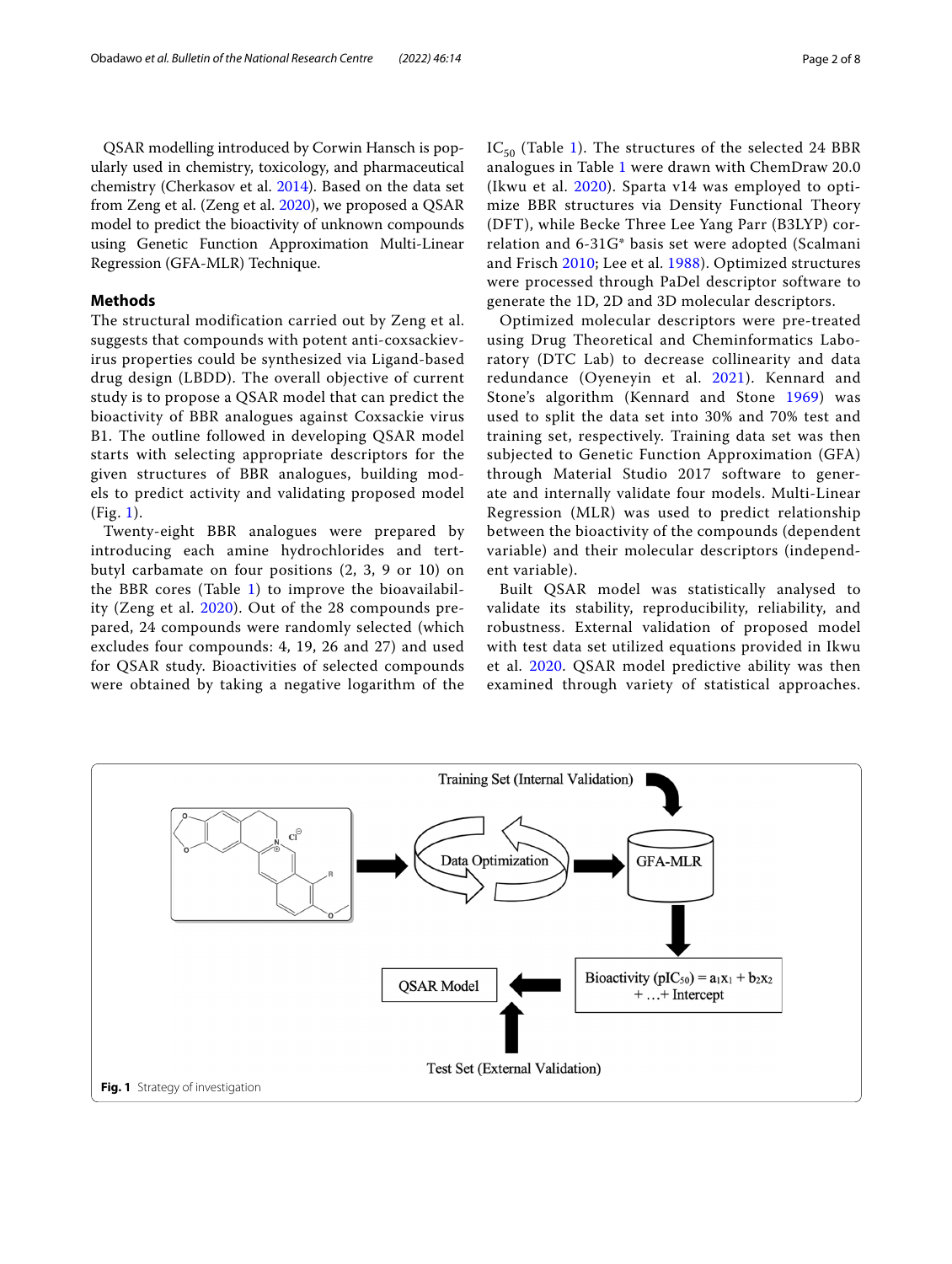<span id="page-2-0"></span>**Table 1** Four positions considered for attachment of Amine hydrochlorides to BBR core and experimental bioactivity (Zeng et al. Jan )

|                | $Cl^{\odot}$<br>$\mathrm{cl}^\odot$<br>$\mathrm{cl}^\odot$ |                    |                                                    |  |  |
|----------------|------------------------------------------------------------|--------------------|----------------------------------------------------|--|--|
|                | $1-8$<br>$9 - 16$                                          | $17 - 24$<br>25-28 |                                                    |  |  |
| Name           | R                                                          | $IC_{50}(\mu M)$   | Experimental<br><b>Bioactivity</b><br>$(pIC_{50})$ |  |  |
| 1              | $O(CH_2)_3NHCOOC(CH_3)_3$                                  | $2.27 \pm 0.24$    | 5.644                                              |  |  |
| $\overline{2}$ | $O(CH_2)_5$ NHCOOC(CH <sub>3</sub> ) <sub>3</sub>          | $3.78 \pm 0.78$    | 5.4225                                             |  |  |
| 3              | $(O(CH_2)_2)_2$ NHCOOC(CH <sub>3</sub> ) <sub>3</sub>      | $5.46 \pm 0.69$    | 5.2628                                             |  |  |
| $\overline{4}$ | $(O(CH2)2)3NHCOOC(CH3)3$                                   | $2.32 \pm 0.20$    |                                                    |  |  |
| 5              | $O(CH_2)_3NH_2$ -HCl                                       | $12.4 \pm 1.58$    | 4.9066                                             |  |  |
| 6              | $O(CH_2)_5NH_2$ ·HCl                                       | $13.6 \pm 1.58$    | 4.8665                                             |  |  |
| $\overline{7}$ | $(O(CH_2)_2)$ <sub>2</sub> NH <sub>2</sub> ·HCl            | $6.43 \pm 1.00$    | 5.1918                                             |  |  |
| 8              | $(O(CH_2)_2)_3NH_2$ -HCl                                   | $5.03 \pm 0.81$    | 5.2984                                             |  |  |
| 9              | $O(CH_2)_3NHCOOC(CH_3)_3$                                  | $3.12 \pm 0.32$    | 5.5058                                             |  |  |
| 10             | $O(CH_2)_5$ NHCOOC(CH <sub>3</sub> ) <sub>3</sub>          | $2.56 \pm 0.49$    | 5.5918                                             |  |  |
| 11             | $(O(CH2)2)2NHCOOC(CH3)3$                                   | $13.6 \pm 1.58$    | 4.8665                                             |  |  |
| 12             | $(O(CH_2)_2)_3NHCOOC(CH_3)_3$                              | $6.17 \pm 0.82$    | 5.2097                                             |  |  |
| 13             | $O(CH_2)_3NH_2$ .HCl                                       | $10.4 \pm 1.2$     | 4.983                                              |  |  |
| 14             | $O(CH_2)_5NH_2$ -HCl                                       | $6.05 \pm 1.34$    | 5.2182                                             |  |  |
| 15             | $(O(CH_2)_2)_{2}NH_2$ -HCl                                 | $4.99 \pm 0.86$    | 5.3019                                             |  |  |
| 16             | $(O(CH_2)_2)_3NH_2$ -HCl                                   | $9.22 \pm 1.36$    | 5.0353                                             |  |  |
| 17             | $O(CH_2)_3NHCOOC(CH_3)_3$                                  | $20.9 \pm 2.08$    | 4.6799                                             |  |  |
| 18             | $O(CH2)5NHCOOC(CH3)3$                                      | $10.9 \pm 1.05$    | 4.9626                                             |  |  |
| 19             | $(O(CH2)2)2NHCOOC(CH3)3$                                   | $32.6 \pm 3.15$    | $\equiv$                                           |  |  |
| 20             | $(O(CH_2)_2)_3$ NHCOOC(CH <sub>3</sub> ) <sub>3</sub>      | $40.5 \pm 5.27$    | 4.3925                                             |  |  |
| 21             | $O(CH_2)_3NH_2$ -HCl                                       | $9.22 \pm 1.36$    | 5.0353                                             |  |  |
| 22             | $O(CH_2)_5NH_2$ -HCl                                       | $12.4 \pm 1.58$    | 4.9066                                             |  |  |
| 23             | $(O(CH_2)_2)$ <sub>2</sub> NH <sub>2</sub> ·HCl            | $28.8 \pm 4.21$    | 4.5406                                             |  |  |
| 24             | $(O(CH_2)_2)_3NH_2 \cdot HCl$                              | $14.9 \pm 1.82$    | 4.8268                                             |  |  |
| 25             | $O(CH_2)_3NH_2$ .HCl                                       | $6.79 \pm 0.72$    | 5.1681                                             |  |  |
| 26             | $O(CH_2)_5NH_2$ -HCl                                       | $13.6 \pm 1.58$    |                                                    |  |  |
| 27             | $(O(CH_2)_2)$ <sub>2</sub> NH <sub>2</sub> ·HCl            | $15.8 \pm 1.32$    |                                                    |  |  |
| 28             | $(O(CH_2)_2)_3NH_2$ -HCl                                   | $6.82 \pm 0.73$    | 5.1662                                             |  |  |

Variance Inflation Factor (VIF) and Mean effect (ME) analysis clarified the dependability of the molecular descriptors on each other and highlight the descriptor with the highest effect. The applicability domain (AD) technique employed in this study is Leverage method. The technique helps to understand influential and outlier descriptors.

<span id="page-2-1"></span>**Table 2** Pearson Correlation of four molecular descriptors used in developing model

|               | Dimension AATSC7i |                | maxHBint10           | WPSA-3               | RDF110e    |
|---------------|-------------------|----------------|----------------------|----------------------|------------|
|               |                   |                |                      |                      |            |
| AATSC7i       | -2D               | $\overline{1}$ | 0.821437             | $0.511345 - 0.52038$ |            |
| maxHBint10 2D |                   | 0.821437       | $\overline{1}$       | 0.689347             | $-0.65588$ |
| WPSA-3        | 3D.               | 0.511345       | 0.689347             | $\overline{1}$       | $-0.34326$ |
| RDF110e       | 3D.               |                | $-0.52038 - 0.65588$ | $-0.34326$           |            |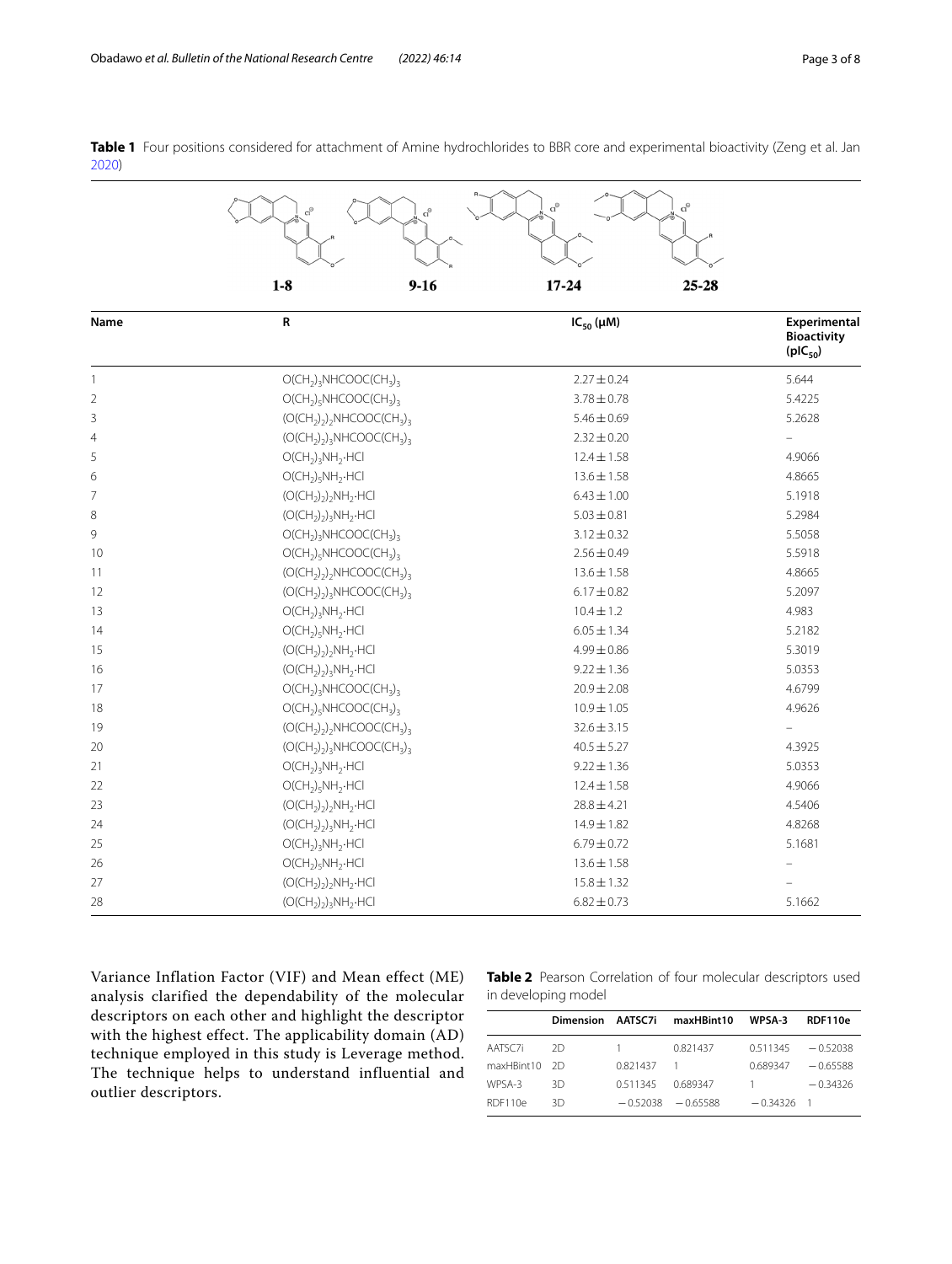#### **Results**

Four Molecular descriptors used in this study include averaged and centred moreau-broto autocorrelation of lag 7 weighted by ionization potential (AATSC7i), Maximum E-State descriptors of strength for potential Hydrogen Bonds of path length 10 (maxHBint10), Charge weighted partial positive surface area \* total molecular surface area/1000 (WPSA-3), and Radial Distribution Function-110/ weighted by Sanderson electronegativity (RDF110e).

The relationship between the descriptors was analysed using Pearson correlation (Table [2\)](#page-2-1). In addition to a pairwise correlation between four molecular descriptors examined in Table [2,](#page-2-1) the Variance Infation Factor (VIF) was deployed to probe the severity of multicollinearity in regression analysis (Table [3](#page-3-0)).

To examine the relative importance as well as the contribution of each of the four molecular descriptors considered in the model, the value of the mean efect (ME) was calculated for each descriptor. Its sign indicates the direction in the values of the activities resulting from either an increase or decrease in descriptor values.

Deploying Genetic Function Approximation Multi-Linear Regression (GFA-MLR) technique yielded four model equations for BBR activity ( $pIC_{50}$ ) shown in Eqs.  $1-4$  $1-4$ , while their respective validation parameters are presented in Table [3](#page-3-0).

<span id="page-3-0"></span>**Table 3** Variance inflation factor and mean effect of the descriptors

|            | <b>Dimension</b> | VIF      | МE         |
|------------|------------------|----------|------------|
| AATSC7i    | 2D               | 3.145884 | $-0.10179$ |
| maxHBint10 | 2D               | 5.833871 | $-0.20205$ |
| WPSA-3     | 3D               | 2.026393 | 0.777238   |
| RDF110e    | ЗD               | 1.836664 | $-0.51193$ |

than the warning limit reduce confidence of the model and may be considered outliers or influential. The plot of standardized residual versus experimental activity (training and test set) is presented in Fig. [3.](#page-4-0)

#### **Discussion**

<span id="page-3-1"></span>The four molecular descriptors that contributed to model development comprise of two 2D and two 3D descriptors (Table [2](#page-2-1)). The relationship between the descriptors was analysed using Pearson correlation (Table [2](#page-2-1)). A large-to-medium positive correlation (*r* > 0.5) exists between AATSC7i, maxHBint10, and WPSA-3 (Table [2](#page-2-1)). Largest positive correlation  $(r = \sim 0.82)$  was recorded between AATSC7i, and maxHBint10 which are 2D descriptors. However, correlation results indicate negative correlation between

| $pIC_{50} = 3.647808630 \times AATSC7i - 0.715291235 \times maxHBint10 + 0.019923483$<br>$\times$ WPSA - 3 - 0.035633683 $\times$ RDF110e + 5.102395699 | (1) |
|---------------------------------------------------------------------------------------------------------------------------------------------------------|-----|
| $pIC_{50} = 0.000607683 \times ATSC7v - 0.518018878 \times maxHBint10 + 0.013005616$<br>$\times$ WPSA - 3 - 0.049090117 $\times$ RDF110e + 5.561767598  | (2) |
| $pIC_{50} = 0.000563608 \times ATSC7v+1.757351294 \times AATSC7i - 0.375415775$<br>$\times$ maxHBint10 - 0.043722625 $\times$ RDF110e + 5.996304272     | (3) |
| $pIC_{50} = 0.000079054 \times ATSC7v + 1.146021773 \times AATSC7i + 0.005907707$<br>$\times$ WPSA - 3 - 0.020847632 $\times$ RDF110e + 5.174332017     | (4) |

The respective structure for BBR compounds was presented with their experimental bioactivity, predicted bioactivity and the residual in Table [5](#page-6-0). William's plot was used to show the relationship between the leverages and standardized residual and visualize the applicability domain (Fig. [3](#page-4-0)). Warning limit denoted as h\* was used to identify compounds that are influential or outliers. Compounds with leverage value higher <span id="page-3-2"></span>RDF110e and other molecular descriptors. The weakest negative correlation  $(r = \sim 0.34)$  was displayed between the 3D descriptors; RDF110e and WPSA-3. Overall, 3D descriptors could affect efficiency of developed QSAR model used in predicting the BBR analogues independently, while the 2D descriptors mostly depend on each other for effectiveness.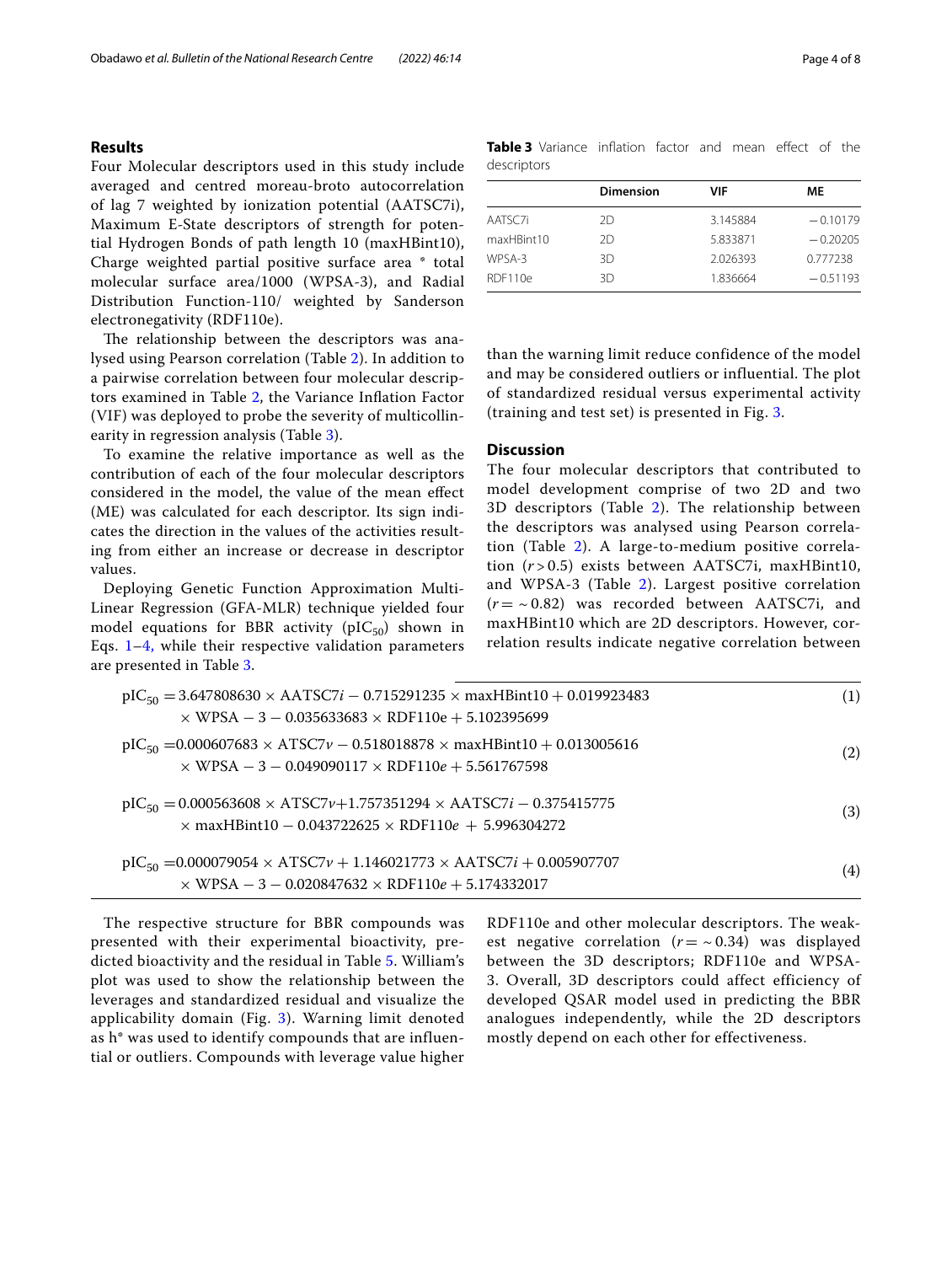| <b>Parameters</b>                                | <b>Equation 1</b> | <b>Equation 2</b> | <b>Equation 3</b> | <b>Equation 4</b> |
|--------------------------------------------------|-------------------|-------------------|-------------------|-------------------|
| Friedman LOF                                     | 0.068744          | 0.143966          | 0.189359          | 0.237127          |
| R-squared                                        | 0.897072          | 0.784445          | 0.716481          | 0.644958          |
| Adjusted R-squared                               | 0.862763          | 0.712593          | 0.621974          | 0.526611          |
| Cross-validated R-squared                        | 0.761693          | 0.486621          | 0.428058          | 0.270925          |
| SOR E-value                                      | 26.146661         | 10.917535         | 7.581289          | 5.449715          |
| Critical SOR F-value (95%)                       | 3.306215          | 3.306215          | 3.306215          | 3.306215          |
| Min expt. error for non-significant LOF<br>(95%) | 0.091447          | 0.132337          | 0.151773          | 0.169841          |

<span id="page-4-1"></span>**Table 4** Important validation parameter of genetic function approximation (GFA) technique



<span id="page-4-2"></span><span id="page-4-0"></span>

VIF above 4 could indicate existence of multicollinearity which may require further investigation (Marquaridt [1970](#page-7-12)). However, VIF higher than 10 is considered as an indicator for a signifcant multicollinearity requiring correction (Marquaridt [1970\)](#page-7-12). While most molecular descriptors (AATSC7i, WPSA-3, and RDF110e) showed no multicollinearity (VIF < 4), maxHBint10 displayed some level of collinearity (VIF=5.83). Overall, across four molecular descriptors considered for modelling, VIF measured was within a range of 1.83 to 5.83 indicating absence of any signifcant multicollinearity  $(VIF < 10)$ .

Negative ME values for AATSC7i, maxHBint10, and RDF110e indicate that activity is inverse relationship with activity (Table  $3$ ). In contrast to other descriptors, positive ME value for WPSA-3 (ME =  $\sim$  0.78) signifies a direct relationship with activity (Table  $3$ ). The signifcance of the descriptors is indicated by the magnitude of ME values as WPSA-3>RDF110e>maxH-Bint10>AATSC7i. Results show that WPSA-3 and RDF110e which are 3D descriptors contribute more signifcantly to the built model than the other two 2D descriptors—maxHBint10 and AATSC7i (Table [3](#page-3-0)). Findings reveal that 3D descriptors played the major role in building the model.

The critical significance of regression (SOR) F-value  $\sim$  3.306 was applicable across all four model equations while considering a confdence interval (COI) of 95%. All four models show SOR F-values larger than the critical SOR F-value (Table  $4$ ). The best of the models was selected due to its ability to meet the minimum recommended parameter required for a QSAR model (Veerasamy et al. [2011\)](#page-7-13). Across all four model equations generated, Eq. 1 records the largest adjusted R-squared value  $\sim 0.863$  along with the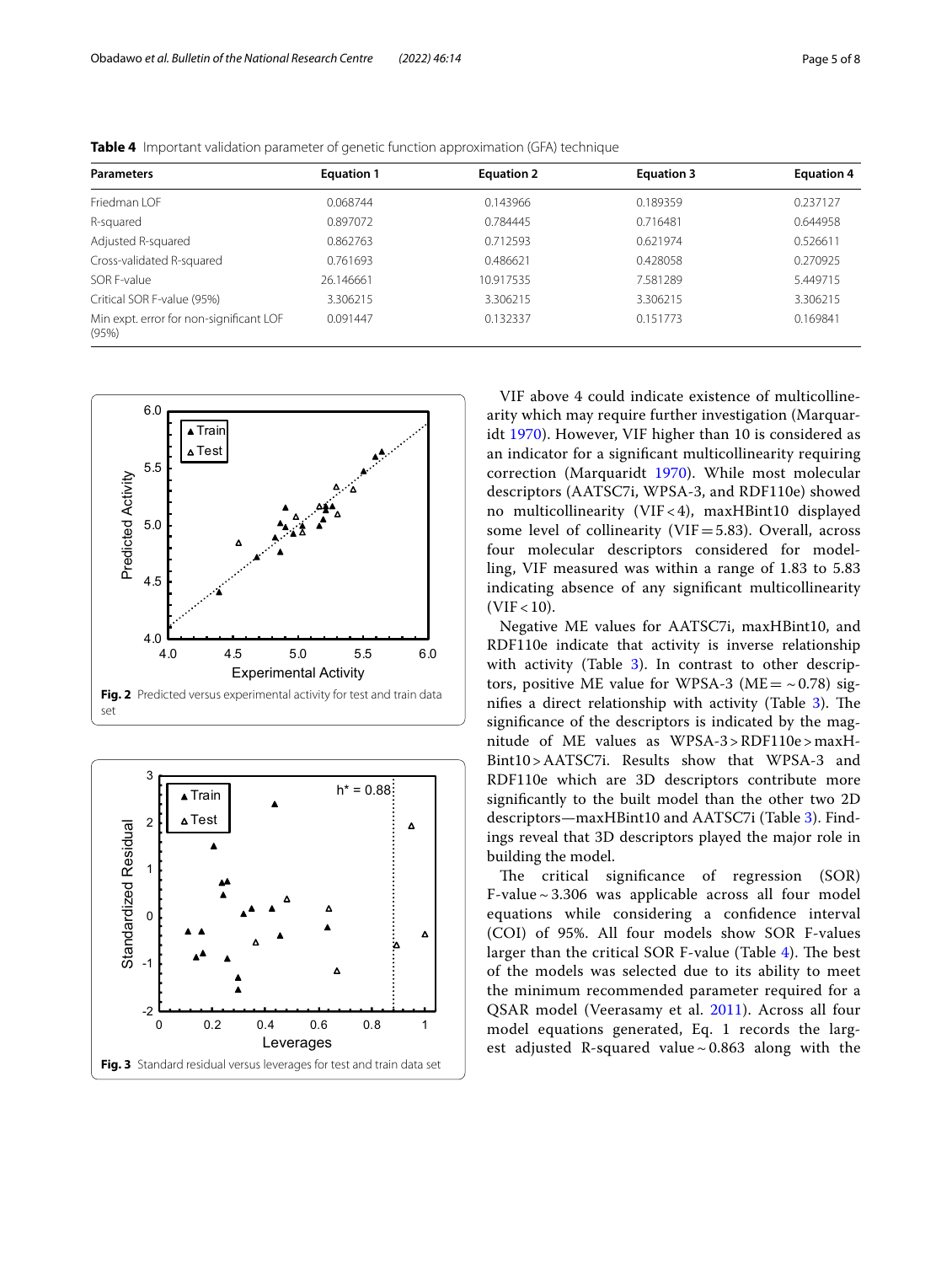<span id="page-5-0"></span>smallest minimum experiment error  $({\sim}0.09)$  for nonsignifcant lack of ft (LOF).

The correlation coefficient of the experimental bioactivity and the predicted activity  $R^2$  is 0.8474 based on train and test set combined (Fig. [2\)](#page-4-2). This implies that there is a strong correlation between the experimental activity and the predicted activity from the model. Based on test set, model yields a predicted correlation  $(R^2_{\text{pred}})$  of 0.68 which is greater than the minimum recommended value  $(R^2_{\text{pred}} > 0.6)$  for a successful QSAR model (Veerasamy et al. [2011](#page-7-13)).

Results show that three compounds from test set yielded leverage higher than the warning limit of 0.88 (Fig. [3\)](#page-4-0). The three compounds [1](#page-2-0)2, 15 and 23 (Table 1) found outside the warning limit are considered infuential as they might possess fewer of the major chemical descriptors present in other compounds within the overall data set.

Standardized residual versus experimental activity for test and train data set (Fig. [4\)](#page-5-0) reveals that residual values of the bioactivities of the compounds used for the study are evenly distributed between y-axis (not totally positive or negative values) which makes the model free from bias or systematic error. Standardized residual recorded for this model falls within $\pm 3$  which is a common threshold for accepting predictions (Jaworska et al. [2005\)](#page-7-14).

## **Conclusion**

While BBR presents an alternative pathway to suppressing CVB replication, a structural modification of BBR can further enhance the antiviral potency and safety of BBR. In a bid to enhance potency and safety of BBR in CVB treatment, Zeng et al. deployed a strategy that involved an incorporation of a primary amine hydrochlorides on position 3 of BBR core. Promising results from Zeng et al. provide data set from which activity of formulated BBR could be predicted using QSAR.

A QSAR study of 24 BBR analogues was performed based on the theoretical molecular descriptors calculated by the PaDel descriptor software and selected by GFA. Developed model passed through an internal and external validation to indicate a robust and satisfactory model, while four major descriptors were considered as structural features responsible for activity.

Our fndings show that the activity of the studied compounds mainly depends mostly on 3D descriptors with level of significance as WPSA-3 > RDF110e > max-HBint10 > AATSC7i. The QSAR model developed in current study can predict the activity of new compounds and help to design new compounds with improved activity.

**Appendix** See Table [5](#page-6-0).

Obadawo *et al. Bulletin of the National Research Centre (2022) 46:14* Page 6 of 8

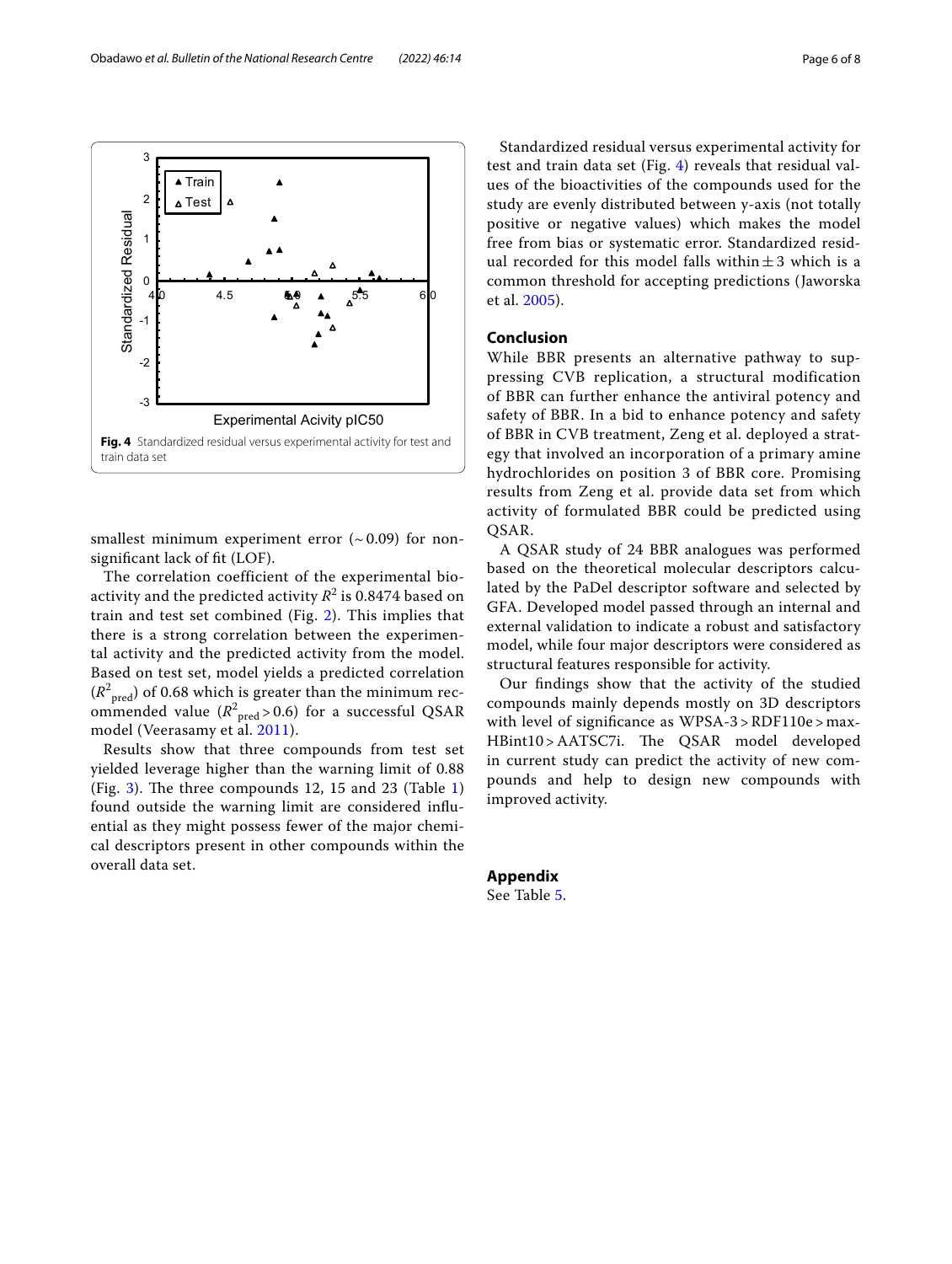<span id="page-6-0"></span>

| Name           | $\mathsf R$                                                      | Experimental<br>Bioactivity (pIC $_{50}$ ) | <b>Predicted Bioactivity</b><br>$(pIC_{50})$ | Residual   | Residual<br>Standardized |
|----------------|------------------------------------------------------------------|--------------------------------------------|----------------------------------------------|------------|--------------------------|
| $\mathbf{1}$   | $O(CH_2)_3NHCOOC(CH_3)_3$                                        | 5.644                                      | 5.638663                                     | $-0.00534$ | $-0.05019$               |
| $2*$           | $O(CH_2)_c$ NHCOOC(CH <sub>3</sub> ) <sub>3</sub>                | 5.4225                                     | 5.318554                                     | $-0.10395$ | $-0.50613$               |
| 3              | $(O(CH_2)_2)$ <sub>2</sub> NHCOOC(CH <sub>3</sub> ) <sub>3</sub> | 5.2628                                     | 5.170948                                     | $-0.09185$ | $-0.86368$               |
| 5              | $O(CH_2)_3NH_2$ -HCl                                             | 4.9066                                     | 5.132991                                     | 0.226391   | 2.128732                 |
| 6              | $O(CH_2)_5NH_2 \cdot HCl$                                        | 4.8665                                     | 5.01192                                      | 0.14542    | 1.367365                 |
| $\overline{7}$ | $(O(CH_2)_2)$ , NH <sub>2</sub> .HCl                             | 5.1918                                     | 5.051543                                     | $-0.14026$ | $-1.31882$               |
| $8*$           | $(O(CH_2)_2)_3NH_2$ -HCl                                         | 5.2984                                     | 5.34893                                      | 0.05053    | 0.391335                 |
| 9              | $O(CH_2)_3NHCOOC(CH_3)_3$                                        | 5.5058                                     | 5.475153                                     | $-0.03065$ | $-0.28817$               |
| 10             | $O(CH_2)_5$ NHCOOC(CH <sub>3</sub> ) <sub>3</sub>                | 5.5918                                     | 5.607187                                     | 0.015387   | 0.144679                 |
| 11             | $(O(CH_2)_2)$ <sub>2</sub> NHCOOC(CH <sub>3</sub> ) <sub>3</sub> | 4.8665                                     | 4.750709                                     | $-0.11579$ | $-1.08877$               |
| $12*$          | $(O(CH2)2)3NHCOOC(CH3)3$                                         | 5.2097                                     | 5.132467                                     | $-0.07723$ | $-0.35094$               |
| 13             | $O(CH_2)_3NH_2 \cdot HCl$                                        | 4.983                                      | 5.060707                                     | 0.077707   | 0.730668                 |
| 14             | $O(CH_2)_5NH_2$ -HCl                                             | 5.2182                                     | 5.136946                                     | $-0.08125$ | $-0.76403$               |
| $15*$          | $(O(CH_2)_2)$ , NH <sub>2</sub> .HCl                             | 5.3019                                     | 5.092574                                     | $-0.20933$ | $-1.11837$               |
| $16*$          | $(O(CH_2)_2)_3NH_2 \cdot HCl$                                    | 5.0353                                     | 4.919308                                     | $-0.11599$ | $-0.57612$               |
| 17             | $O(CH_2)_3NHCOOC(CH_3)_3$                                        | 4.6799                                     | 4.74184                                      | 0.06194    | 0.582418                 |
| 18             | $O(CH_2)_c$ NHCOOC(CH <sub>3</sub> ) <sub>3</sub>                | 4.9626                                     | 4.93963                                      | $-0.02297$ | $-0.21598$               |
| 20             | $(O(CH_2)_2)_3NHCOOC(CH_3)3$                                     | 4.3925                                     | 4.398617                                     | 0.006117   | 0.05752                  |
| 21             | $O(CH_2)_3NH_2$ -HCl                                             | 5.0353                                     | 5.003284                                     | $-0.03202$ | $-0.30105$               |
| 22             | $O(CH_2)_5NH_2$ .HCI                                             | 4.9066                                     | 5.004039                                     | 0.097439   | 0.916206                 |
| $23*$          | $(O(CH_2)_2)$ 2NH <sub>2</sub> .HCl                              | 4.5406                                     | 4.861289                                     | 0.320689   | 1.960902                 |
| 24             | $(O(CH_2)_2)$ <sub>3</sub> NH <sub>2</sub> ·HCl                  | 4.8268                                     | 4.898555                                     | 0.071755   | 0.674702                 |
| 25             | $O(CH_2)_3NH_2$ -HCl                                             | 5.1681                                     | 4.98607                                      | $-0.18203$ | $-1.71161$               |
| $28*$          | $(O(CH_2)_2)$ <sub>3</sub> NH <sub>2</sub> .HCl                  | 5.1662                                     | 5.18368                                      | 0.01748    | 0.199323                 |

\*Denote data used as test set

#### **Abbreviations**

CVB: Coxsackievirus group B; GFA: Genetic function approximation; MLR: Multilinear regression; QSAR: Quantitative structure activity relationship.

#### **Acknowledgements**

Not applicable.

#### **Authors' contributions**

BSO contributed to conceptualization, methodology, investigation, data curation. UA contributed to conceptualization, methodology, investigation, data curation, investigation, writing, review and editing. AAA contributed to conceptualization, methodology, investigation, data curation, review and editing. All authors also read and approved the fnal manuscript.

#### **Funding**

None.

**Availability of data and materials** Not applicable.

**Declarations**

**Ethics approval and consent to participate** Not applicable.

#### **Consent for publication**

Not applicable.

#### **Competing interests**

The authors declare no competing interests.

#### **Author details**

<sup>1</sup> Department of Chemistry, The University of Toledo, Toledo, OH, USA. <sup>2</sup> Department of Chemical Engineering, The University of Toledo, Toledo, OH, USA.

Received: 28 July 2021 Accepted: 5 January 2022<br>Published online: 17 January 2022